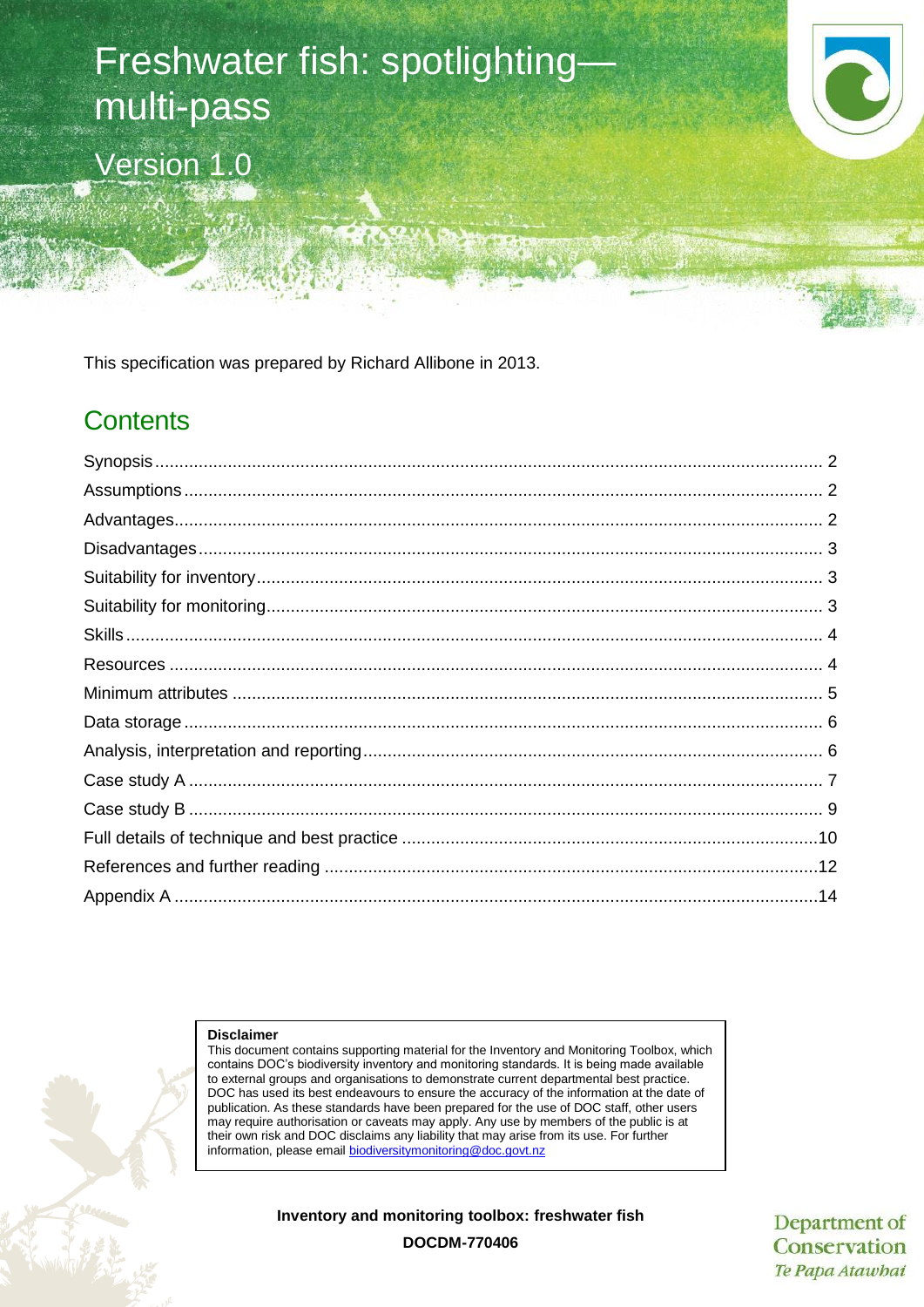# <span id="page-1-0"></span>**Synopsis**

The multi-pass spotlighting fish survey is used to survey and collect nocturnally active freshwater fish. It is most effective for the kōkopu species—banded kōkopu, shortjaw kōkopu and giant kōkopu—but can be used with more limited success for kōaro and īnanga. While not extensively trialled, spotlighting is a useful survey method for some of the non-migratory galaxiids (e.g. Eldon's galaxias, dusky galaxias), and bully species too. No nationally recognised standard method has been developed for spotlighting. Rather, the development of the method has been via the experience of individual operators and as an extension of electrofishing practice, which requires repeated electrofishing runs to maximise the number of fish caught. Multi-pass fishing methods, in general, have been developed because it has been recognised that single-pass fish surveys only catch a proportion of the fish actually present. To obtain more accurate information on the fish populations present, multiple passes through a site are used.

The multi-pass method requires a reach of stream to be surveyed for fish three times (passes) in one night. The spotlighting method locates nocturnally active fish, including a range of native fish, such as adult kōkopu, which are difficult to capture by other methods. In the multi-pass method, fish captured during each of the three passes are retained in live buckets until the survey is complete. Capturing and retaining the fish avoids individual fish being counted multiple times during the multipass survey. As the target fish species are captured, fish metrics such as length, and possible weight, sex and spawning condition are usually measured or determined for the captured fish.

The capture and measurement of fish species, coupled with the collection of habitat data, can provide good information on the fish population present including size classes and recruitment. As opposed to electrofishing, which is highly efficient at capturing fish from riffle habitats, the spotlighting method samples nocturnally active fish and is most effective in pool and run habitats where the calm water surface allows good visibility into the water. The spotlighting method is more difficult to apply in riffle habitats and even very experienced operators will find it difficult to effectively spot fish in riffles where water is faster and turbulent.

### <span id="page-1-1"></span>**Assumptions**

- All fish within a species are equally likely to be seen and captured.
- Capture effort is the same for each pass.
- All survey staff are equally capable.

### <span id="page-1-2"></span>Advantages

- A highly effective method for detecting nocturnally active fish that can otherwise be difficult to detect using daytime fishing methods.
- The size of fish observed and/or collected is not limited, unlike trapping methods that are limited to fish small enough to enter traps (and avoids predation in the traps).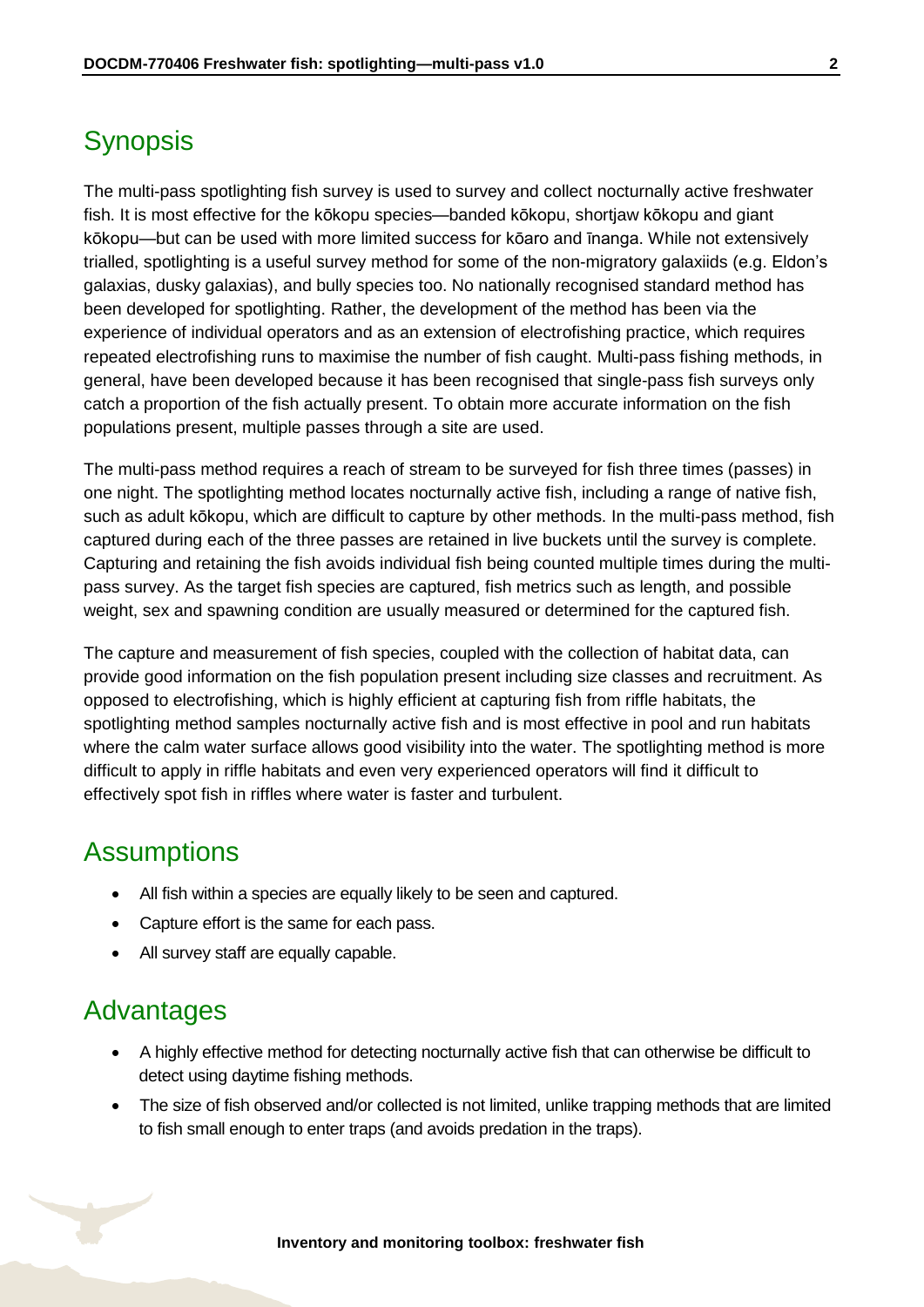- Equipment costs are low and the equipment may be used on other projects.
- Training requirements are limited before the gear can be successfully used.
- The survey method, with best practice for handling fish, has little impact upon the fish aside from a short period of disturbance when the spotlight surveyors pass by.
- Health and safety aspects are more limited than for electrofishing.
- Streams can be surveyed rapidly.
- Large areas of wadeable streams can be surveyed relatively rapidly when compared to electrofishing methods.

# <span id="page-2-0"></span>**Disadvantages**

- The site will require a daytime visit to first check suitability and locate a good access route.
- Best practice requires the surveys are undertaken at normal or low flows when the water is clear and on calm nights with no rain.
- Not suitable for all fish species.
- Time consuming if target fish species are abundant due to the slow capture rate of each individual.
- Survey work requires work at night.
- Quality of the fish survey data depends on surveyors' skills at spotting and catching fish and water conditions.
- May be difficult to standardise results across multiple surveyors.
- Fish captures are limited to wadeable depths and large rivers cannot be surveyed.
- Riffle and cascade habitats are difficult to survey.
- May be difficult or not possible to use in dark, tannin-stained waters.

# <span id="page-2-1"></span>Suitability for inventory

The use of the multi-pass spotlighting method is good for inventory purposes and it provides the highest quality abundance data that can be gathered via spotlighting for target species such as kōkopu species. However, the method is not suitable for inventory of all freshwater fish species as it is selective for nocturnally active pool dwellers.

# <span id="page-2-2"></span>Suitability for monitoring

The use of the multi-pass spotlighting method is also good for monitoring purposes and it provides the highest quality abundance data that can be gathered via spotlighting for target species such as kōkopu species. However, the method is not suitable for monitoring of all freshwater fish species as it is selective for nocturnally active pool dwellers.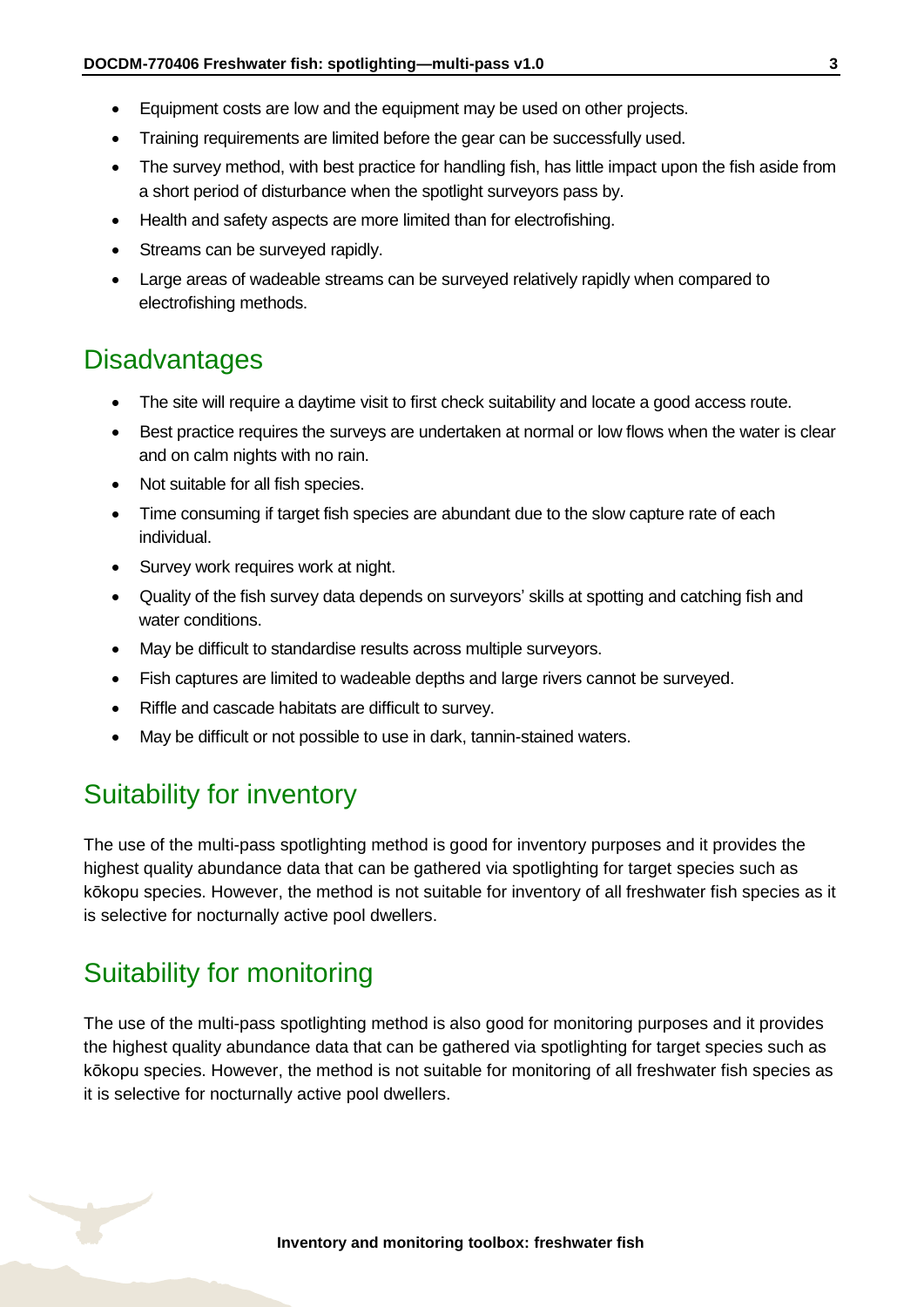# <span id="page-3-0"></span>**Skills**

- Good field skills and fitness suitable for working in forest areas at night
- Good navigation skills if field sites are away from access tracks
- Wading and walking in stream skills
- Fish capture, handling and competent fish identification
- Sound judgement with regard to stream, river and weather conditions to ensure safe operations are carried out

Fish identification skills must be appropriate to identify the adults of common fish species seen (the adult galaxiids—īnanga, banded kōkopu, shortjaw kōkopu, giant kōkopu and kōaro; redfin bully; salmonids), and preferably without the fish being caught. Juvenile fish of many species are harder to identify and will either need to be captured in order to be identified in the field, euthanised and preserved for lab identification, or counted as juvenile fish of a genera (e.g. *Galaxias, Anguilla, Gobiomorphus*).

### <span id="page-3-1"></span>Resources

- Spotlight—hunter's spotlight with standard 50-watt bulb or equivalent with LEDs
- Handheld torch and/or headlamp
- Gelcel batteries, either 6–7 amphour or 18 amphour, 12 volt
- Battery charger (trickle chargers appropriate for gelcel batteries)
- Map and/or GPS to record fishing site locations
- Waders are optional but recommended where water temperatures are cold or where water quality is poor. If waders are used then staff should be trained in wader safety; see 'Wading safely' (olddm-566603) for guidance.<sup>1</sup>
- Hand nets
- Tape measure
- 1 m rule
- Camera
- Live buckets (buckets with good lids and small holes or wire mesh in the side that allow water but not fish to pass through)
- Fish measuring board
- Buckets

 $\overline{1}$ 

- Backpack for carrying batteries and buckets while spotting
- Fish identification guide book
- Pencil and waterproof paper or notebook

<sup>1</sup> [http://www.doc.govt.nz/Documents/parks-and-recreation/places-to-visit/tongariro-taupo/wade-safely](http://www.doc.govt.nz/Documents/parks-and-recreation/places-to-visit/tongariro-taupo/wade-safely-brochure.pdf)[brochure.pdf](http://www.doc.govt.nz/Documents/parks-and-recreation/places-to-visit/tongariro-taupo/wade-safely-brochure.pdf)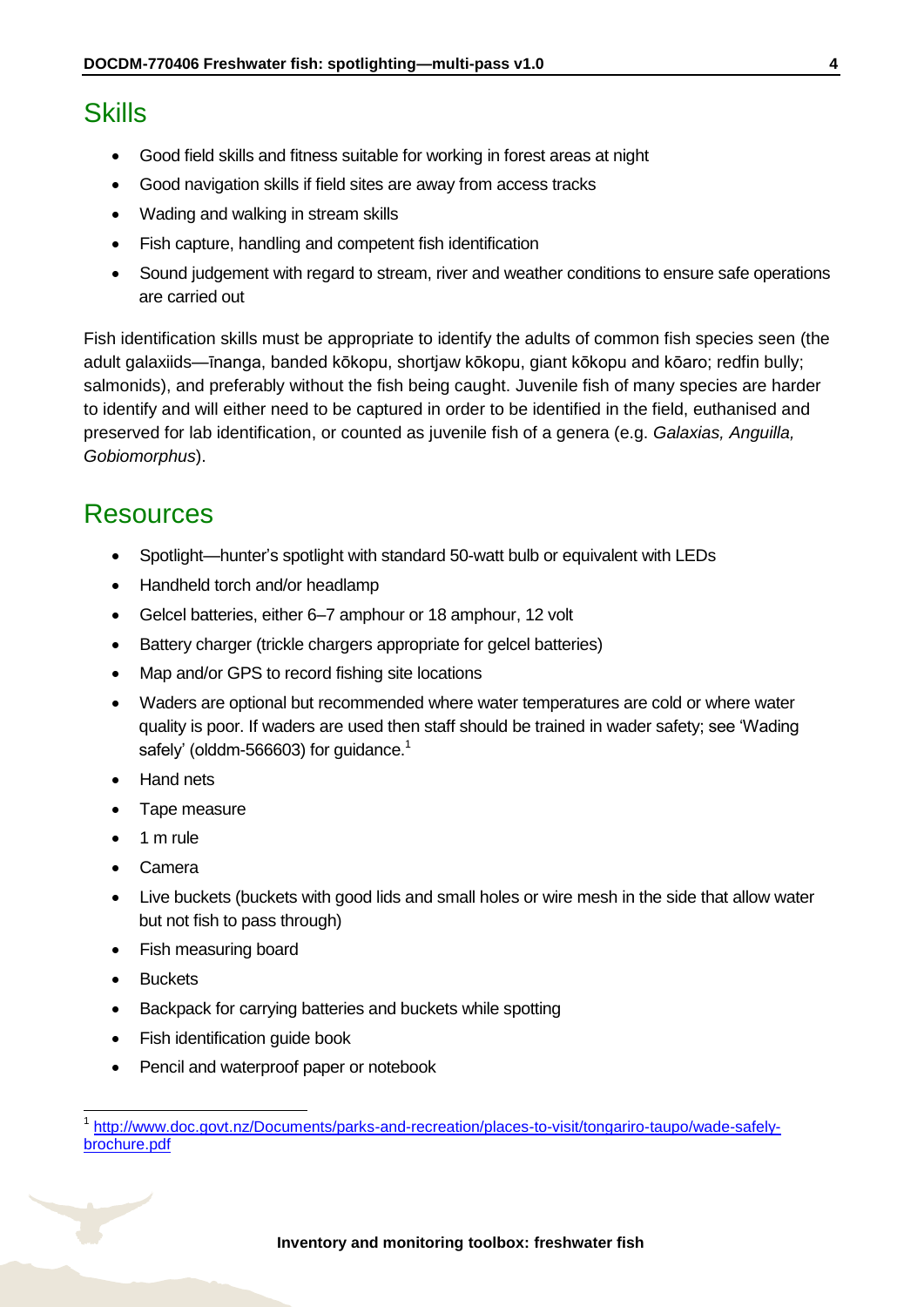Other equipment appropriate for the field conditions

# <span id="page-4-0"></span>Minimum attributes

Consistent measurement and recording of these attributes is critical for the implementation of the method. Other attributes may be optional depending on your objective. For more information refer to ['Full details of technique and best practice'](#page-9-0).

DOC staff must complete a 'Standard inventory and monitoring project plan' (docdm-146272).

Minimum attributes to record:

- Site location
- Site length
- Time taken to survey reach
- Average wetted width
- Habitat map to determine proportion of fishable area
- Fishing date and time of day
- Number of people conducting the survey
- Fish caught during each fishing pass
- Fish observed but not caught in final pass
- Weather and water conditions during survey

The following attributes are optional and depend on the survey objective and additional equipment available to the survey team:

- Water colour and clarity
- Individual fish lengths
- Individual fish weights
- Fish spawning condition
- A suite of water depth and widths to characterise habitat
- Substrate particle frequencies along the reach (e.g. percentage of boulder, cobble, gravel, sand and bedrock)
- Area of each habitat type (e.g. percent pool, riffle, run, cascade)
- Flow history in previous month
- Riparian vegetation
- Flow source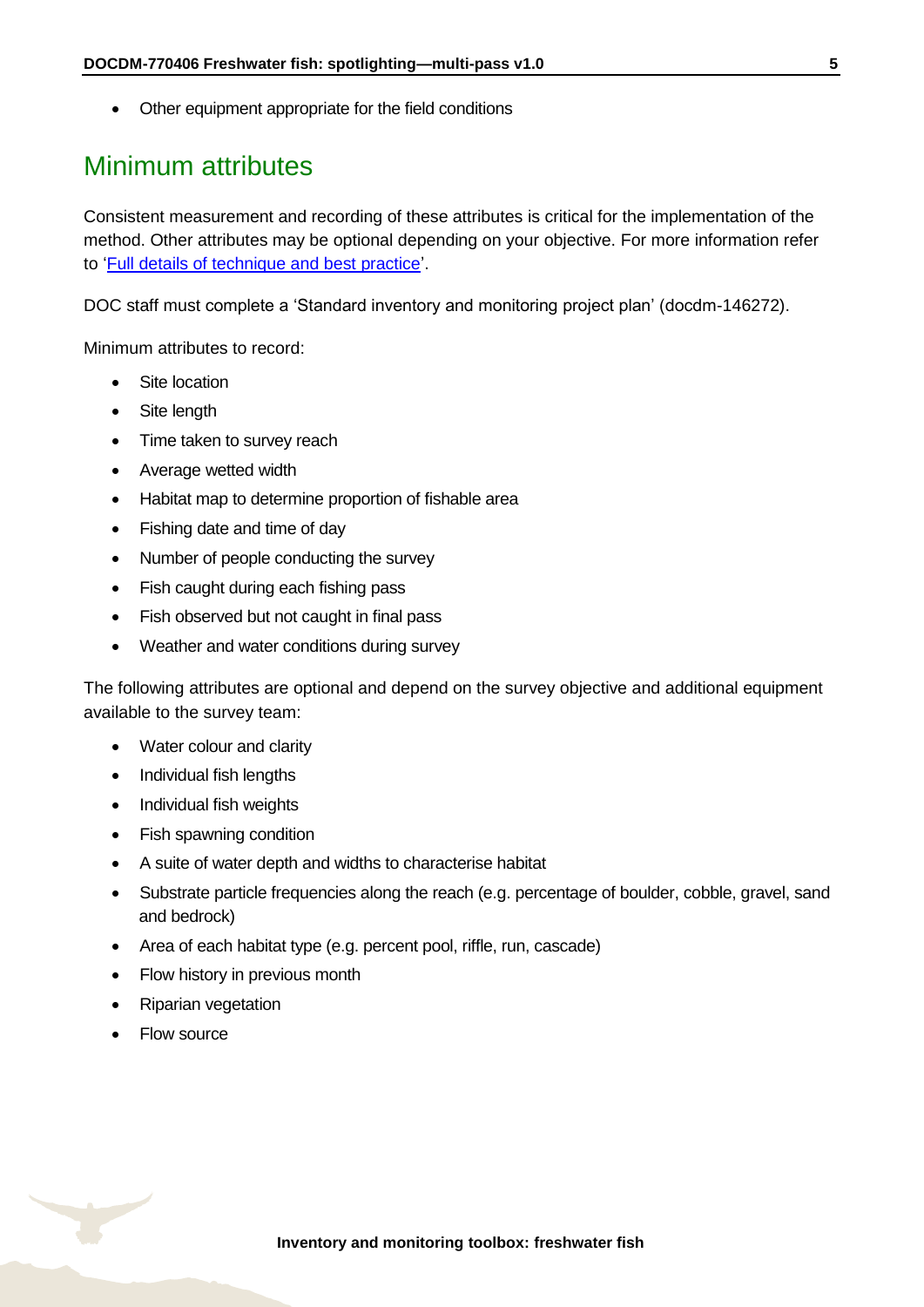### <span id="page-5-0"></span>Data storage

Data collected during the field phase of the spotlighting work should be transcribed to spreadsheets as soon as possible after collection to ensure data are not lost and errors and omissions are identified and corrected where possible. Data should be retained on hardcopy field sheets and in electronic format. This allows field data to be checked if electronic data are lost or questioned. The spreadsheet should record all site location details, fishing date, time, number of surveyors, area surveyed and habitat data.

A consistent data table in a spreadsheet programme is recommended so that data from multiple sites can be compared without the need for reformatting. For each reach fished, it is recommended that the following data be stored in spreadsheets:

- Species of fish observed
- Number of each fish species observed or an abundance scoring (rare, occasional, common abundant)
- Number of individuals of each fish species collected (as opposed to observed)
- Individual fish lengths and weights (if data collected)

Summaries of all fish survey data should also be entered into the New Zealand Freshwater Fish Database (NZFFD) administered by the National Institute of Water and Atmospheric Research (NIWA). The NZFFD is an important national repository for presence/absence data and represents a valuable resource for a range of different applications including research, impact assessments and threatened species monitoring. As a minimum, site location, fishing method and species collected should be recorded in the database forms. Data can be entered electronically using the Freshwater Fish Database Assistant software, which is freely available from the NIWA website.<sup>2</sup>

# <span id="page-5-1"></span>Analysis, interpretation and reporting

It is recommended that statistical advice from a biometrician or suitably experienced person is obtained prior to finalising study design and to undertaking any analysis.

Analysis of the raw data can include the following:

- Species diversity
- Estimated fish density within survey reach
- Estimated individual fish species densities within the survey reach
- Length frequencies for each fish species where individuals were collected and measured
- $\bullet$  Biomass per m<sup>2</sup> for each fish species where fish weights were collected
- Condition factor for each individual fish where length and weight data were obtained

More complex analysis could include:

 2 <http://www.niwa.co.nz/our-services/databases/freshwater-fish-database>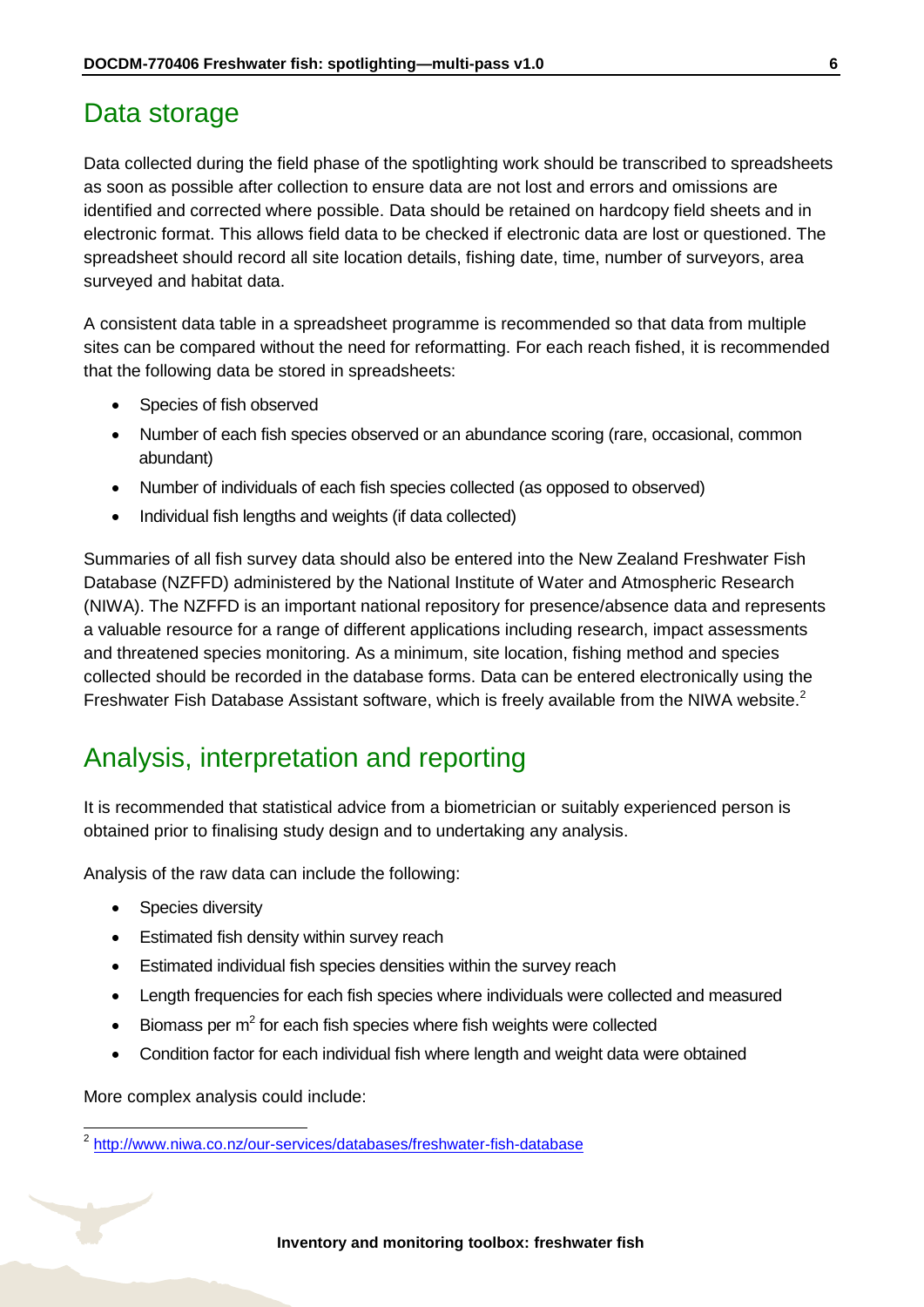- Estimates of capture probability for each fish species
- Estimates of the total number of individuals of the target species present
- Mean condition factor for size classes of each fish species

Data collected from any one site may be compared with data collected from other sites to compare fish species diversity, fish density, fish condition and fish length frequency. Results can be presented in a number of ways depending on whether data is to be analysed for a single site or multiple sites and can include the following:

- Table and/or graphs with total species diversity at sites
- Length frequency graphs for each species collected and measured
- Length v. condition factor graphs for each fish species caught and where individual fish lengths and weights were measured

# <span id="page-6-0"></span>Case study A

### **Case study A: population structure, individual movement and growth rate of shortjaw kōkopu (***Galaxias postvectis***) in two North Island, New Zealand streams (Allibone et al. 2003)**

This study used multi-pass spotlighting (usually three-pass) in conjunction with fish tagging to assess a series of population demographics and life history characteristics of shortjaw kōkopu in two streams on Mt Taranaki.

### **Synopsis**

A 3-year, twice-yearly three-pass spotlighting survey was used to collect shortjaw kōkopu in two streams on Mt Taranaki. The multi-pass fish collection captured a far greater percentage of the target kōkopu species than a single-pass operation. The survey, in conjunction with fish tagging, was used to monitor fish abundance, fish site residence and fish growth. A key factor in the success of the study was the ability to capture a significant percentage of the population of shortjaw kōkopu on any one survey. Data analysis after completion of the field programme included the comparison of fish density, fish condition, growth rates, site fidelity, fish density and recruitment rates at the two streams surveyed.

### **Objectives**

- To assess the number of shortjaw kōkopu present in each study reach.
- To assess fish density, individual growth rates, residency patterns and recruitment of shortjaw kōkopu in each stream.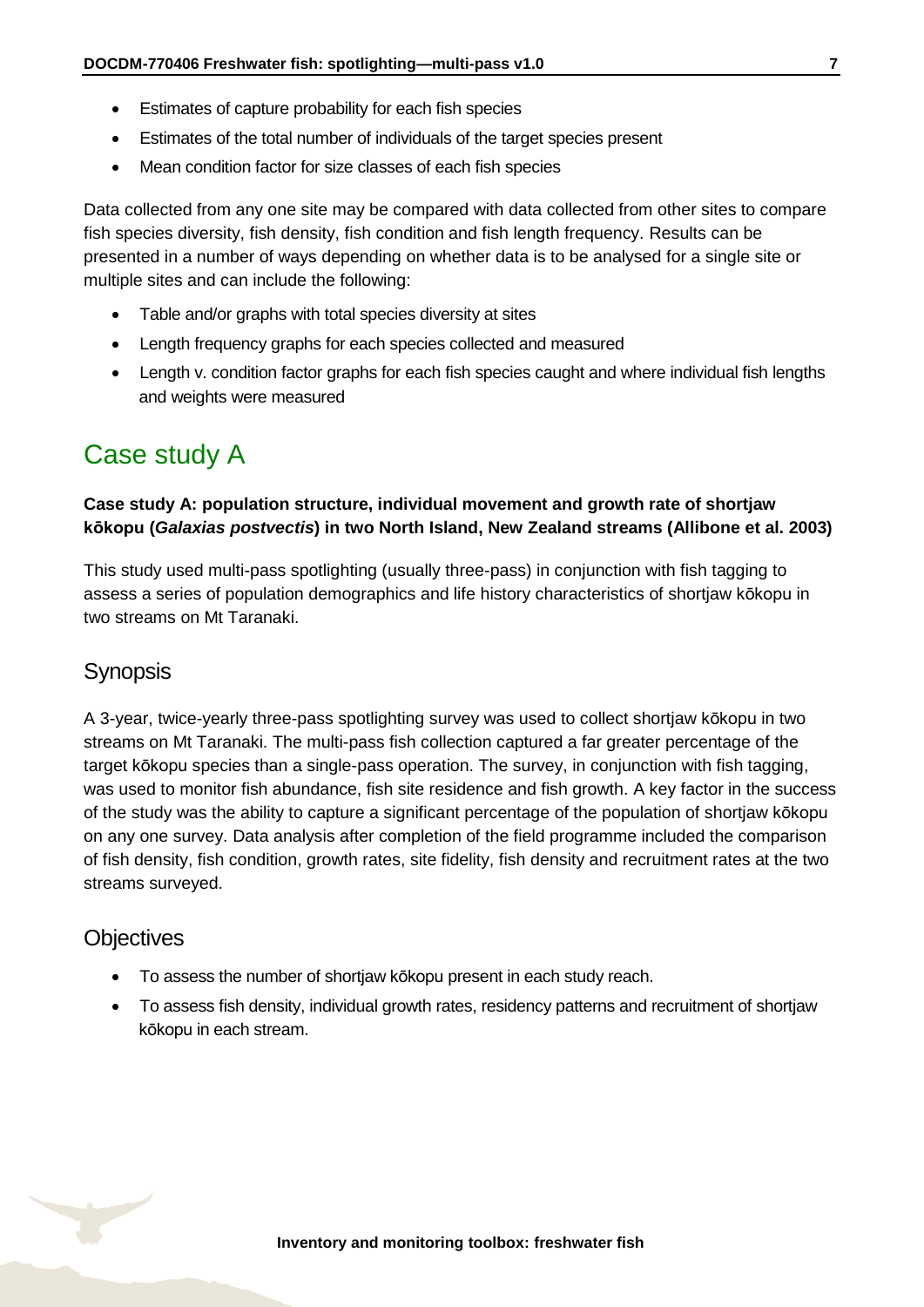### Sampling design and methods

A 150–200 m study reach was selected on each of two streams known to have sizeable populations of shortjaw kōkopu (i.e. 20–40 fish along the survey reach). Habitat was mapped within each reach and all pools were numbered to track the location of where individual fish were captured. For 3½ years, each reach was visited during low flow periods in May and October to undertake spotlight fishing. Each reach was fished beginning from the downstream end, and two spotlighters walked upstream through the reach searching for fish. Three passes (or occasionally four) were made along each reach during each night-time survey. Attempts were made to catch all shortjaw kōkopu seen in the reach and any fish captured were placed in live buckets at the site of capture. On the third pass, fish that escaped capture were also noted. All fish captured were measured and weighed. All fish captured had visual implant tags inserted in the caudal (tail) region of the fish to allow the identification of individual fish during subsequent fish surveys. This allowed the study to track an individual fish's movement and the growth.

### **Results**

The study marked 89 fish in total and included 44 fish in one stream and 45 fish in the other. The size range of shortjaw kōkopu collected was between 79 and 242 mm. The number of fish captured on any one sampling event from one stream ranged between 15 and 27 fish and in the second stream between 8 and 16 fish. On no survey occasion were all the previously tagged fish captured, indicating that despite three passes (or more) through the study reaches, fish were evading capture. After 3 years, the number of fish captured without tags declined. After six surveys using the multipass method, only juvenile fish (recruits) at the more easily fished site had no tags, which indicated the entire adult population of shortjaw kōkopu within the reach had been captured and tagged. Capture and recapture rates were lower in the stream with less pool habitat and greater proportion of faster flowing run habitat due to difficulty locating and capturing the fish.

The tagging study found that 53% of recaptures were in the same pool and a further 25% of recaptures occurred in adjacent pools to the previous capture event, which indicates limited movement by the majority of tagged shortjaw kōkopu.

#### Limitations and points to consider

Observation and capture rates were strongly correlated to the type of habitat being fished. The capture and observation rates both decreased with decreasing water visibility and increasing water velocity due to difficulty seeing fish and increasing difficulty using the hand nets to capture fish seen.

On no single survey occasion were all the shortjaw kōkopu at a site observed or caught, and at best, possibly two-thirds of the resident fish were observed on any one night.

Capture of the fish at times required both spotlighters to work together to hold the spotlights and hand nets and to move cobbles and boulders on the streambed to get access to the fish.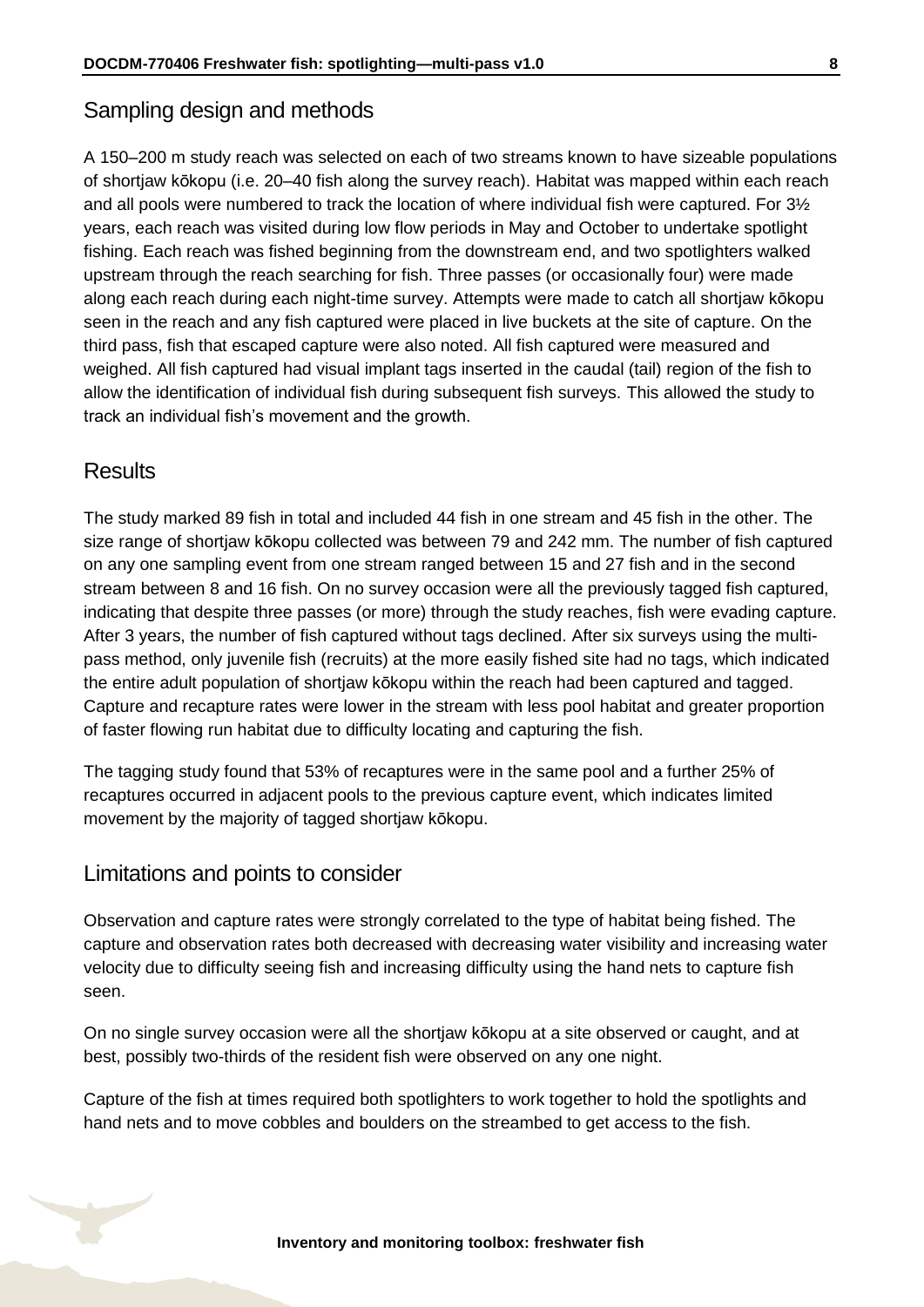Although both study streams rose on Mt Taranaki and had very little problem with suspended sediment and could be surveyed soon after periods of rain, fishing was limited to periods of low flow and good visibility that maximised the effectiveness of the method in observing and capturing fish.

### References for case study A

Allibone, R.M.; Caskey, D.; Miller, R. 2003: Population structure, individual movement and growth rate of shortjaw kokopu (*Galaxias postvectis*) in two North Island, New Zealand streams. *New Zealand Journal of Marine and Freshwater Research 37*: 473–483.

# <span id="page-8-0"></span>Case study B

#### **Case study B: shortjaw kōkopu (***Galaxias postvectis***) in the northern Tararua Ranges (Bowie & Henderson 2002)**

### **Synopsis**

Fifty 100-m reaches were fished by spotlighting in the Mangatainoka, Makakahi and Ruamāhanga rivers in the northern Tararua Ranges. At each site macrohabitat data was collected to determine the habitat preferences of shortjaw kōkopu. Shortjaw kōkopu were collected at 9 of 37 study sites in the Mangatainoka and Makakahi rivers, but at none in the Ruamāhanga River. A total of 41 shortjaw kōkopu were collected from the 50 sites fished.

### **Objectives**

To determine the habitat preferences of shortjaw kōkopu.

### **Results**

The shortjaw kōkopu were only found in sites in the Mangatainoka and Makakahi rivers; none were found in the 13 reaches in the Ruamāhanga River catchment. A total of 41 shortjaw kōkopu were found and these ranged in size from 70 to 220 mm. Other fish species observed were kōaro, banded kōkopu, longfin eel, and Cran's bully.

The habitat analysis for the sites in the Mangatainoka and Makakahi rivers found the Pfankuch index (a measure of habitat quality and stability) was the best predictor of the occurrence of shortjaw kōkopu.

#### References for case study B

Bowie, S.; Henderson, I. 2002: Shortjaw kokopu (*Galaxias postvectis*) in the northern Tararua Ranges. *Department of Conservation Science Internal Series 30*.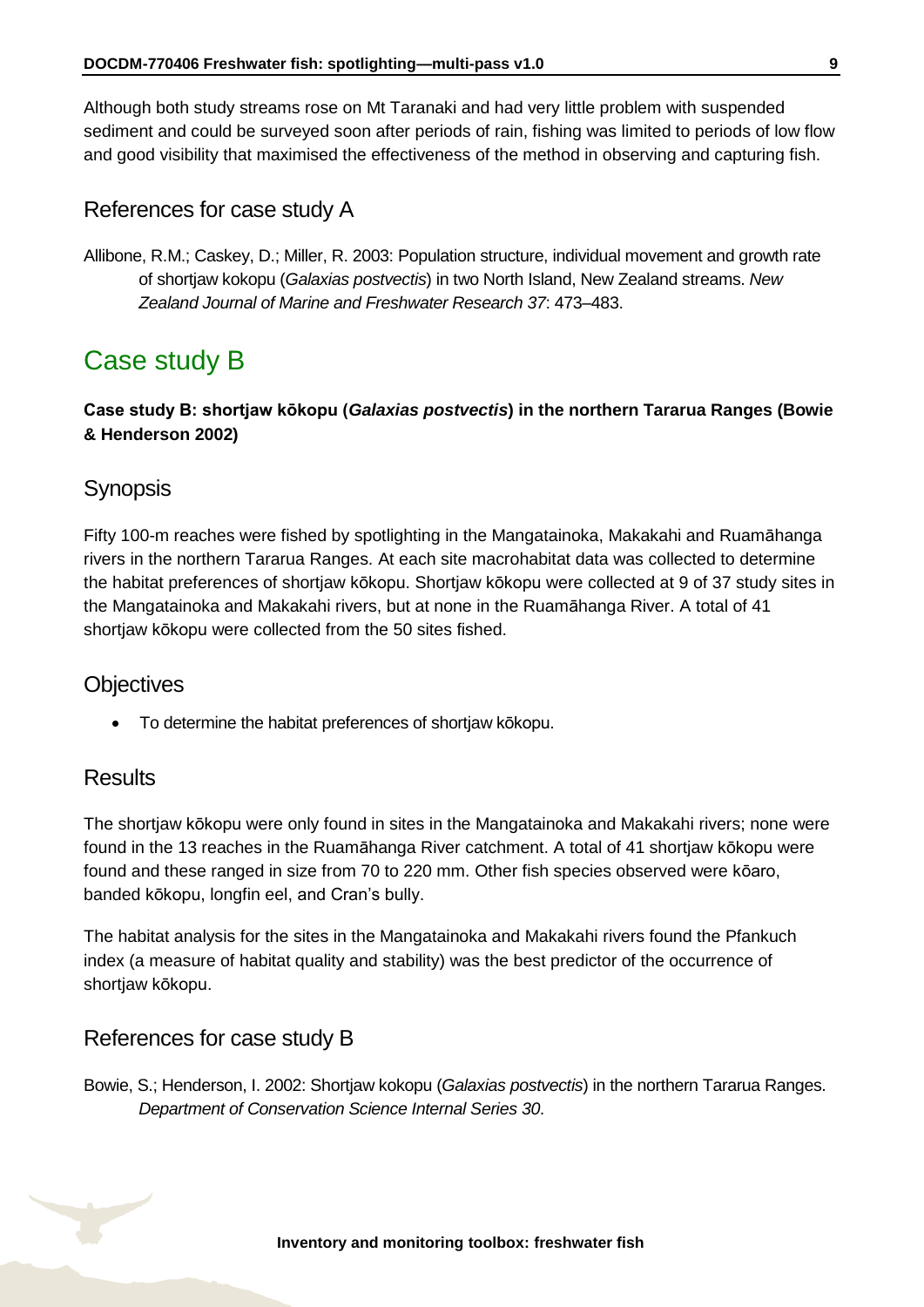# <span id="page-9-0"></span>Full details of technique and best practice

The multi-pass spotlighting survey method has two key elements: it is a night-time method of fishing using spotlights, and each reach is fished on three (or more) occasions on a single night.

The reason for multiple passes along a fishing reach is that individual fish will evade capture during single-pass fishing and multi-pass fishing improves the probability of capturing the majority of the target fish species within a reach.

For each study reach, a daytime site visit is required prior to the fishing operation to assess the area to be fished, assess potential hazards and to map habitat at the site (measurements of stream widths and lengths and order of pool, riffle and run habitats). This visit should also determine whether access permission is required from landowners adjacent to the stream of interest. The prespotlighting site visit should involve checking water conditions to see whether conditions are suitable for spotlighting—most importantly that the streambed in pools, backwaters and runs is visible. If the streambed cannot be seen, it will not be possible to see all (or any) fish during the spotlighting survey. The daytime visit should include selecting the fishing reach and marking the upstream and downstream limits in a manner that can be recognised at night. For a typical site, a 100–300 m stream reach within the area of interest is selected and should include pool and run habitat where the water surface is smooth and unbroken. Site length may be determined by instream obstacles such as waterfalls, long reaches of unfishable habitat, or other instream features that limit fishing. Alternatively, earlier surveys may have provided information on the fish densities, and the area surveyed is determined by the length required to catch a target number of particular fish species. The survey reach does not have to be dominated by these types of habitat and may rather be representative of the stream in general. The stream reach should also be wadeable for the majority of the area, although deep pools can be included and fished using long-handled dip nets. For sites that will be revisited as part of a long-term monitoring programme, the daytime visit may be discounted if the site is well known by the survey team.

If the survey needs individual capture details, a habitat map should be drawn up with each pool and run numbered. Habitat maps can be drawn up by measuring the length of each habitat unit (pool, riffle, run), and measuring widths and depths in each unit. These measurements are then used to draw up a map of the study reach. The area of each habitat unit and the total length of stream to be surveyed should be estimated. The daytime site visit prior to the spotlight survey should consider safety issues for night-time work. Particular attention should be paid to riparian vegetation that may represent a hazard at night, the nature of the streambed and how slippery it may be, and the ease with which the stream can be accessed, walked and exited in the dark.

There is some debate as to whether spotlight fishing should be avoided on nights with a full moon and clear skies, as brighter nights may make fish more cautious and light sensitive, and therefore more difficult to capture. Fishing should avoid nights when there is rain or strong winds, as either of these can cause rippling of the water surface and reduces water visibility and survey effectiveness. Therefore, the ideal spotlighting night is a calm, overcast night on a new moon when stream flows are low and water is clear.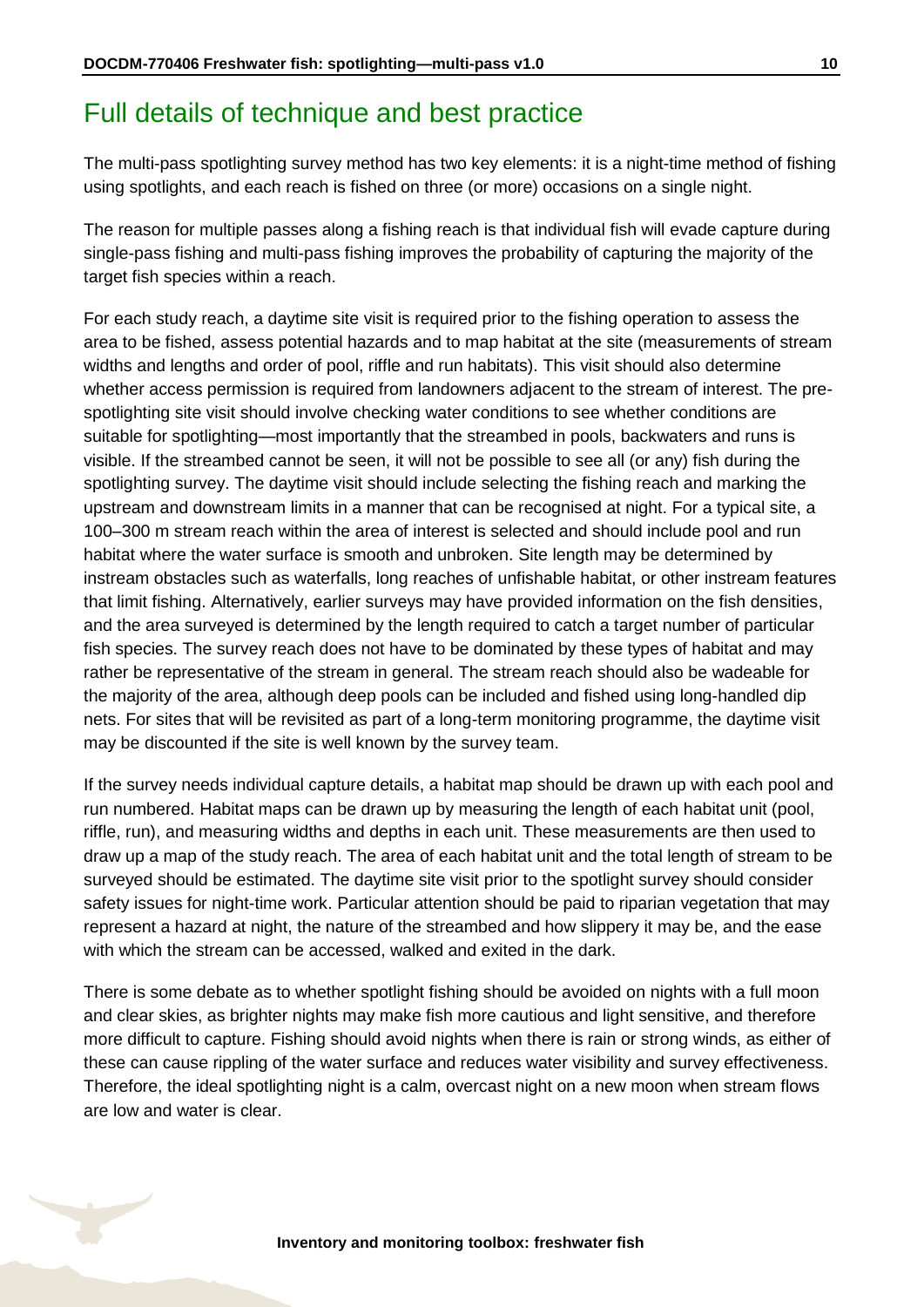Night-time spotlighting should not commence until an hour after dark. This allows the nocturnally active fish time to leave their daytime cover and take up feeding positions in pools and runs. The survey team should set up their survey equipment (spotlights, head lamps, catching equipment, etc.) away from the study reach to prevent disturbance of the site prior to fishing. Live buckets for placing captured fish in should be carried along during the first pass through the site and set out in each pool as the surveyors work up through the study reach. This avoids walking the stream while placing these buckets out prior to undertaking the survey work and potentially disturbing fish.

Fish surveys usually start from the downstream end of the reach, but either upstream or downstream is possible and may depend on access to the site, and nature of the streambed (silty streams need to be fished in an upstream direction). Fishing a site entails two or three people, depending on the width of the stream, walking carefully along the reach spotlighting the water 0–1.5 m in front and to the side, and looking for fish illuminated by the spotlight. Streams wider than 7 m are best fished with three surveyors as this reduces the amount of cross-channel movements undertaken by individual survey team members. This in turn reduces the amount of disturbance in the water from footsteps and can reduce the disturbance of fish. Spotlights should not be shone further ahead than 1.5 m when surveying as this may disturb fish outside the immediate area where the operator can effectively see and catch them. Care must be taken to survey all areas of the stream including hard-to-fish riffle areas, along the stream edges and amongst overhanging vegetation and banks. The surveyor must also make sure they look for small and large fish and avoid biasing surveys toward easy-to-spot larger fish. Progress may be slow as each area is searched, although as a general rule experienced surveyors can still move rapidly through a study reach. Team members should progress upstream through the site at the same pace. This may require team members to wait while difficult habitats are searched by other team members.

As surveyors encounter fish, any individuals of the fish species of interest should be captured and transferred to the live bucket. For multi-pass spotlighting, you can record fish observed but not caught in the first two passes. Observations do indicate that kōkopu, at least, will re-emerge from hiding rapidly if disturbed and will most likely be observed during the third pass and then counted. The counting of fish not captured during a multi-pass survey should only be conducted on the last survey pass. Captures are usually made by the surveyor continuing to shine the spotlight on the target fish and moving closer to it in a careful manner to avoid disturbance in the water. Once close enough to the fish to attempt netting it, the surveyor can use handheld dip nets to capture the fish. The capture requires the use of two hand nets. When the fish is within reach, the spotlight must still be shone on the fish either by a second person or by the netting person by holding the spotlight between their knees (in shallow water) or holding the spotlight handle in their mouth. Alternatively, some individuals have switched to a high-power headlamp to illuminate the fish at this stage. Hand nets can be placed at the head and tail of the fish. Kōkopu will often not move while the nets are being placed in front and behind them and can be quickly scooped out using the net placed at their tail end. On other occasions, the fish can be very gently nudged from the head or tail by one net to scare them into the other net. The key factors here are to ensure the nets are open and, as most kōkopu sit near the streambed, that the nets are touching the streambed to prevent the fish escaping under the nets. The capture technique is the most critical skill that requires some practice, especially in areas where the water current is strong as flowing water will close the upstream net quickly. In pool habitat, fish that have avoided capture may only move a short distance and can be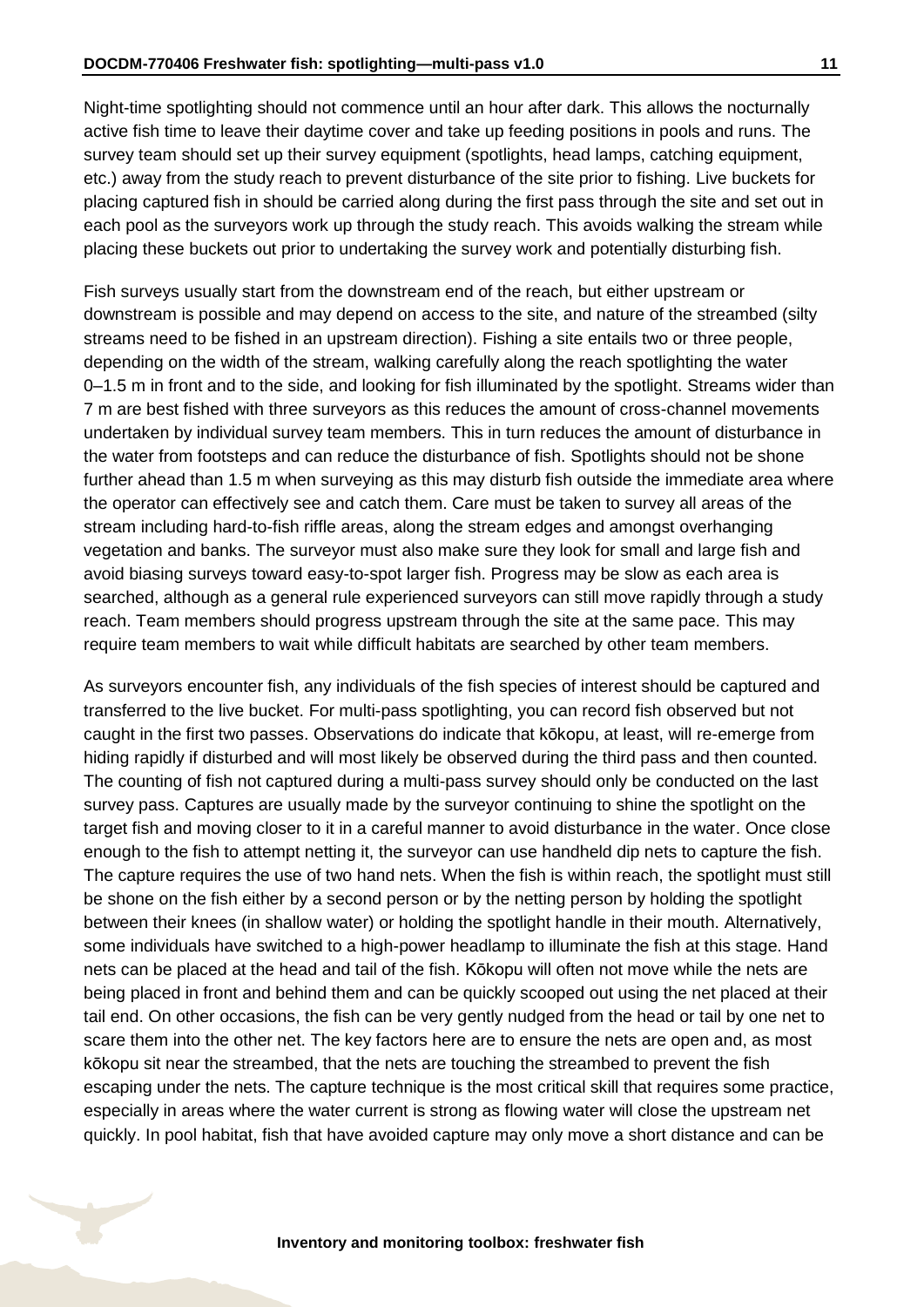seen by spotlight and another capture attempt made. If fish are not immediately obvious, they often quickly re-emerge from hiding if spotlights are left off.

All fish captured are placed in live buckets and left in the approximate location of the capture site. Additional fish captured may be placed in the same live buckets if it comes from the same area (pool, run or riffle). Different live buckets should be used for each pool or run to ensure fish are returned to the same location for which they were caught. Fish placed in live buckets are left in the buckets until all the three survey passes have been completed.

After each pass through the reach, the survey team should return to the start point. Once at the start point, the survey team should allow 10 minutes or longer for fish to return to feeding after any disturbance caused by the previous pass and the survey team walking back along the reach to the start point. Once a quiet period has lapsed, the survey team can repeat the survey using the same effort as the previous pass or passes. During the quiet period, the survey team can record notes on the numbers of fish caught in the just-completed pass and should include both the total number along the reach and number of fish caught within each habitat unit (if important). Surveyors should also note where individuals from the target fish species were observed but not captured so they can be targeted in subsequent passes. Prior to starting the next pass, discuss any improvements to the fishing operation or issues that may have arisen during the previous pass, especially with respect to the capture of target species.

On the final pass through a site, in addition to recording all the fish caught and placed in live buckets, the survey team should also note the number of fish from the target species that evade capture. If this information is recorded, then the total number of fish known to be present within the study reach is the total number in the live buckets plus any fish known to have escaped during the third and last fishing pass. Care needs to be taken with recording the identification of fish seen but not caught to ensure different species are not confused.

Following the completion of the third and final fish pass, all fish in live buckets can be weighed and measured, and sex and spawning condition assessed. Once the fish in each live bucket have been assessed, the fish are released. Always release fish back into the area of the stream where they were captured. This is especially important for sites that are long-term monitoring sites as it minimises disturbance and distortion of results in future surveys.

All fish handling should be done following best practice, which includes minimising the unnecessary handling of individual fish and wetting hands prior to handling fish to avoid damaging the skin or surface mucus layer. When returning fish to the water from live buckets, lids should be removed from the bucket and the bucket submerged in water allowing fish to swim free.

# <span id="page-11-0"></span>References and further reading

Allibone, R.M.; Caskey, D.; Miller, R. 2003: Population structure, individual movement and growth rate of shortjaw kokopu (*Galaxias postvectis*) in two North Island, New Zealand streams. *New Zealand Journal of Marine and Freshwater Research 37*: 473–483.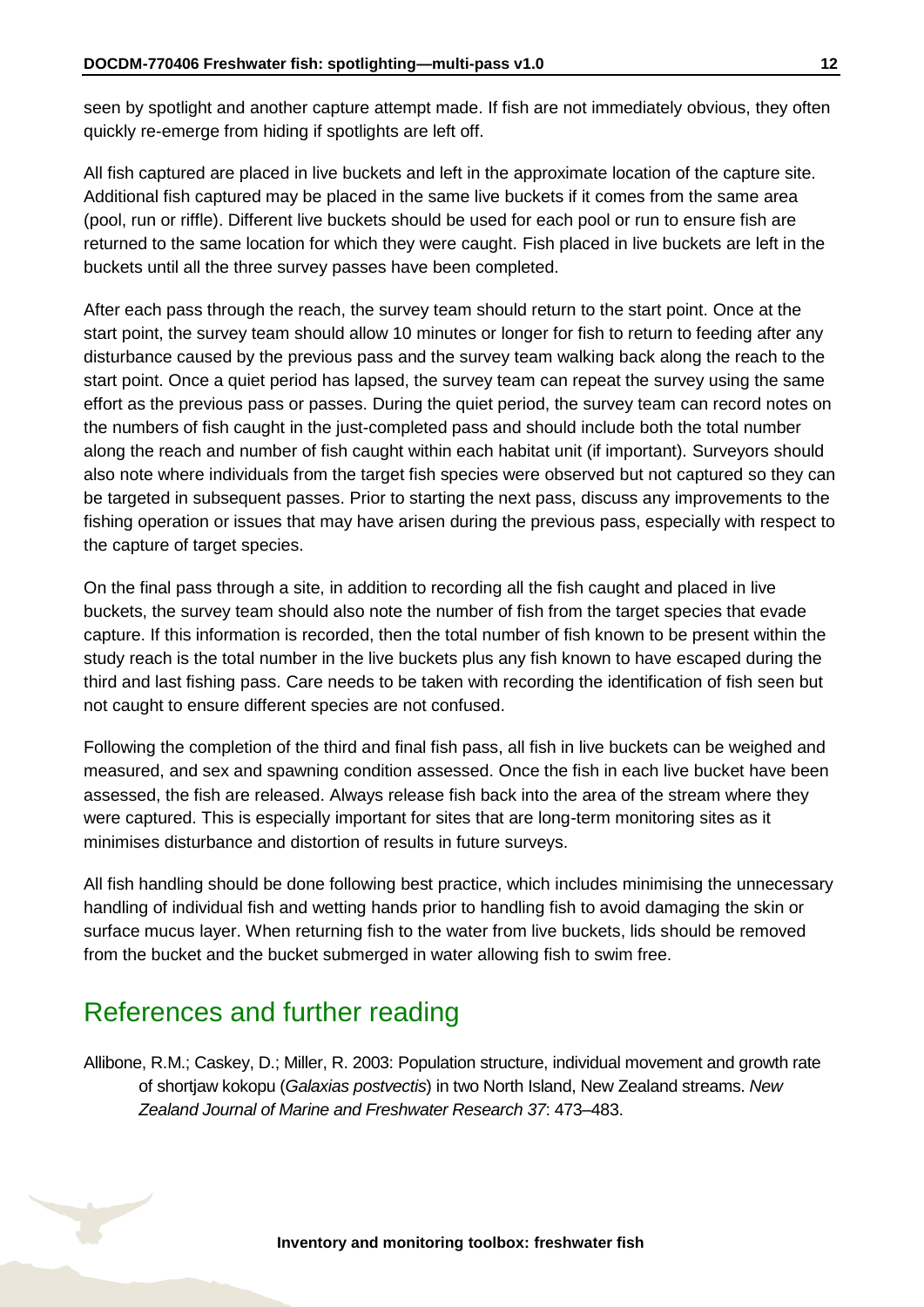- Bowie, S.; Henderson, I. 2002: Shortjaw kokopu (*Galaxias postvectis*) in the northern Tararua Ranges. *Department of Conservation Science Internal Series 30*.
- David, B.; Closs, G.P.; Arbuckle, C. 2002: Distribution of fish in tributaries of the lower Taieri/Waipori Rivers, South Island, New Zealand. *New Zealand Journal of Marine and Freshwater Research 36*, 797–808.
- McCullough, C.D.; Hicks, B.J. 2002: Estimating the abundance of banded kokopu (*Galaxias fasciatus* Gray) in small streams by nocturnal counts under spotlight illumination. *New Zealand Natural Sciences 27*: 1–14.
- Studholme, B.; Barrier, R.; Jack, D. 1999: Shortjawed kokopu (*Galaxias postvectis*) conservation status in Nelson/Marlborough—year one. Interim report, Department of Conservation, Nelson.